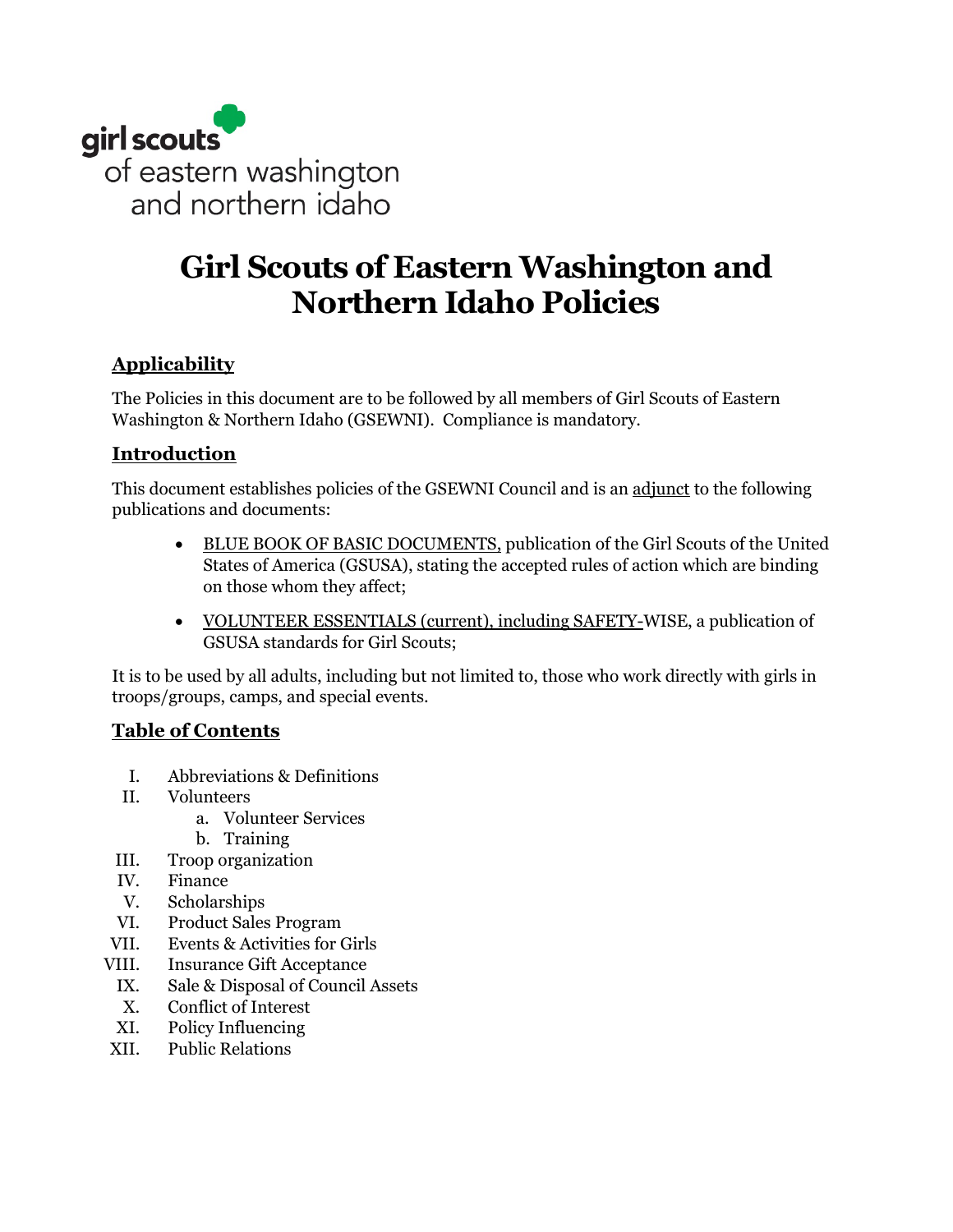## **I. ABBREVIATIONS & DEFINITIONS**

**GSEWNI – Girl Scouts of Eastern Washington and Northern Idaho Council**

**GSUSA – Girl Scouts of the United States of America**

**COUNCIL SPONSORED EVENTS - All trainings, day and resident camps, activities, and program events organized and supervised by council staff.**

**POLICY – A course of action established by the Board of Directors which is binding upon all members.**

### **II. VOLUNTEERS**

### **VOLUNTEER SERVICES**

**Policy 1:** All staff, potential staff, board members, and operational volunteers, except those acting in a temporary, advisory, or consultative capacity, are required to sign a release for a criminal background check, and updated every two years, in order to be considered a candidate for, or remain in, a paid or volunteer position.

### **TRAINING**

- **Policy 2:** All Troop/Group Leaders and Council Certified Trainers must complete required trainings designated by GSUSA and GSEWNI to maintain appointment to their position.
- **Policy 3:** There must be at least one GSUSA-registered adult with current Level I First Aid and CPR certifications at all GSEWNI functions and activities that occur outside of the regular meeting place and where girls are present. Level 2 certification is required for camping events exceeding 200 participants, for resident camp, for high ropes courses, and for events using non-motorized travel 10 or more miles from a trailhead.

### **III. TROOP ORGANIZATION**

**Policy 4:** Troops will be organized into groups in compliance with Standards as stated in Volunteer Essentials. A troop will remain open for enrollment of additional members until the maximum program age level ratio of adults to girls is met.

### **IV. FINANCE**

**Policy 5:** All money raised or earned and other assets received in the name of and for the benefit of Girl Scouting must be authorized by GSEWNI or GSUSA and used for the purposes of Girl Scouting. Such monies and other assets become the property of and are administered by GSEWNI or GSUSA. Such assets are not the property of an individual girl or adult, service unit, troop, group, or communities within the council. Any person who misuses council assets will be removed from their Girl Scout position(s) and is subject to prosecution.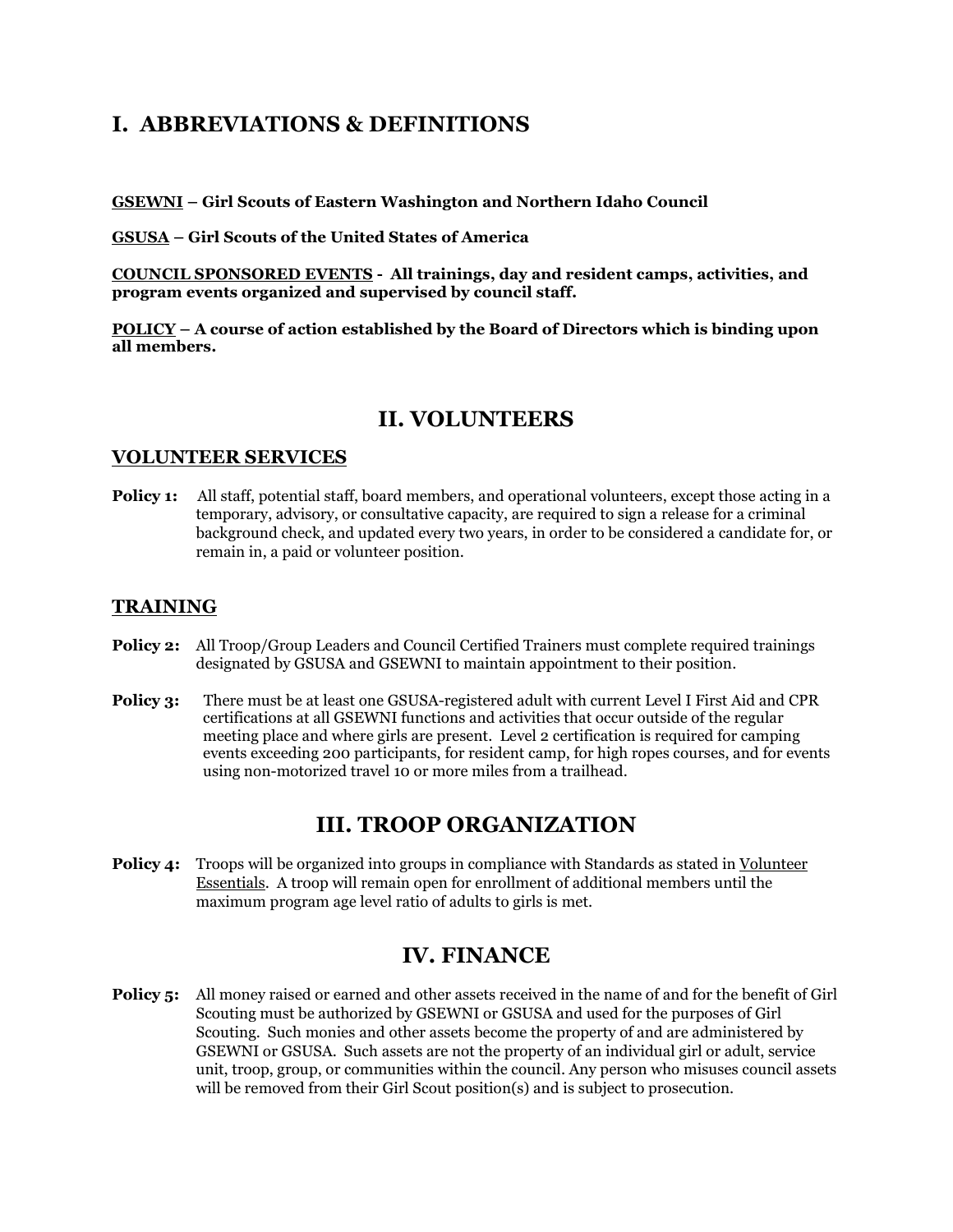- **Policy 6:** All service units, troops, groups, and day camps shall safeguard all funds and make timely deposits of monies collected. Funds exceeding \$25.00 must be deposited in an account at a GSEWNI-approved financial institution. Accounts will be maintained in the name of "Girl Scouts of Eastern Washington & Northern Idaho – Service Unit/Group/Troop/Day Camp # \_\_\_\_\_" utilizing the council tax identification number. All authorized users of each bank account(s) must be registered Girl Scouts, unrelated and reside in separate households. All Girl Scout funds are to be maintained in a fiscally responsible manner and practice.
- **Policy 7:** Should a troop/group/service unit/day camp disband or fail to re-register, the balance of any funds will revert to the Girl Scouts of Eastern Washington & Northern Idaho and placed in the GSEWNI Opportunity Scholarship Fund**.**
- **Policy 8:** GSEWNI is incorporated as a nonprofit 501(c)3 by the Internal Revenue Service; as such, a contribution may only be tax deductible when the primary beneficiary is GSEWNI, not an individual girl, adult, troop/group, or service unit. Funds contributed for specific troops/groups, service units, and day camps  $(t/g/su/dc)$  will be forwarded by GSEWNI to the identified t/g/su/dc. For a single cash donation to a t/g/su/dc that exceeds \$250, the excess above \$250 shall be contributed to the GSEWNI Opportunity Scholarship Fund if no prior council-approved plan exists for those funds.

## **V. SCHOLARSHIPS**

**Policy 9:** Scholarships for annual GSUSA membership dues, handbooks, basic uniform components, program activities, and adult training, as GSEWNI budget allows, shall be available for all girls and adults registered in GSEWNI. The amount of scholarship granted shall be based on financial need. Girls must utilize available product sales revenue (e.g. Cookie Dough) prior to applying to the GSEWNI Opportunity Scholarship Fund.

# **VI. PRODUCT SALES PROGRAM**

**Policy 10:** GSEWNI shall conduct product sales programs that comply with GSUSA.

# **VII. EVENTS & ACTIVITIES FOR GIRLS**

**Policy 11:** GSEWNI shall develop and deliver council-sponsored events throughout our designated region that are based on the Girl Scout Promise and Law, that meet the needs and interests of girls, and that encourage and assist individual girls to participate in national and international events and activities.

### **VIII. INSURANCE**

**Policy 12**: Through membership in GSUSA, GSEWNI provides comprehensive liability insurance for all approved GSEWNI activities.

# **IX. GIFT ACCEPTANCE**

**Policy 13:** The Council adheres to the Donor Bill of Rights. The GSEWNI Board, or its designee, reserves the right to accept or decline gifts to the Council. All gifts of real or personal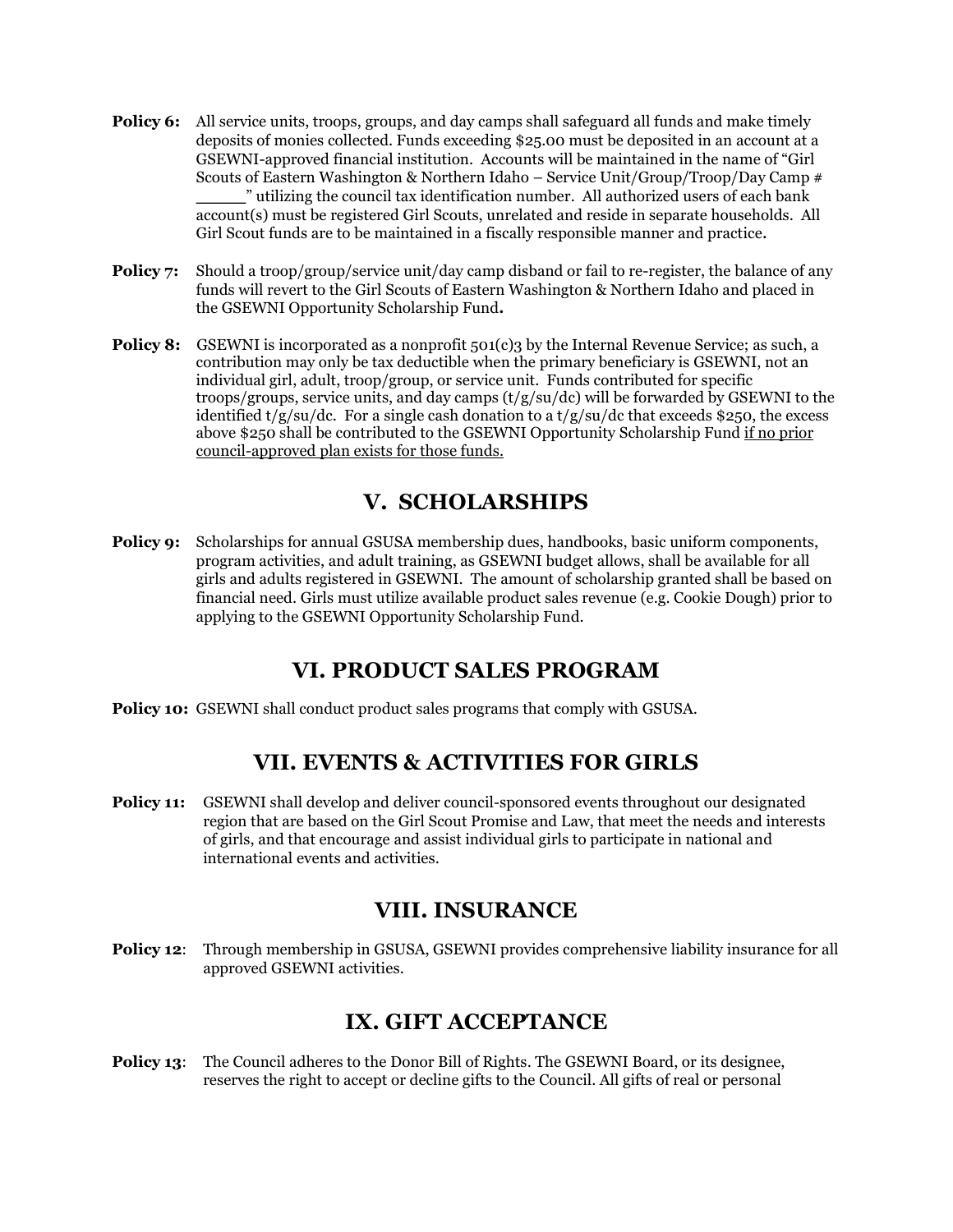property (other than monetary donations) shall be accepted or approved by the vote of the board of directors.

## **X. SALE & DISPOSAL OF COUNCIL ASSETS**

**Policy 14:** The sale and/or disposal of council assets shall be approved by the vote of the GSEWNI Board of Directors.

# **XI. CONFLICT OF INTEREST**

**Policy 15:** A member of the board and/or board development committee shall not have a significant other, immediate family member or reside in the same household as a regular full or parttime employee of GSEWNI. A member of the board and/or board development committee must relinquish GSEWNI operating volunteer assignments and responsibilities during the time they serve on the board of directors and/or board development committee.

# **XII. POLICY INFLUENCING**

**Policy 16:** All proposals to be submitted at the Annual Meeting are to be addressed to the GSEWNI board chair according to the timeline established by the board.

# **XIII. PUBLIC RELATIONS**

**Policy 17:** Only the Council Board chair and CEO or designee, may speak to the media in a crisis situation on behalf of the Girl Scouts of Eastern Washington & Northern Idaho.

> Adopted: September 25, 2007 Amended: May 13, 2013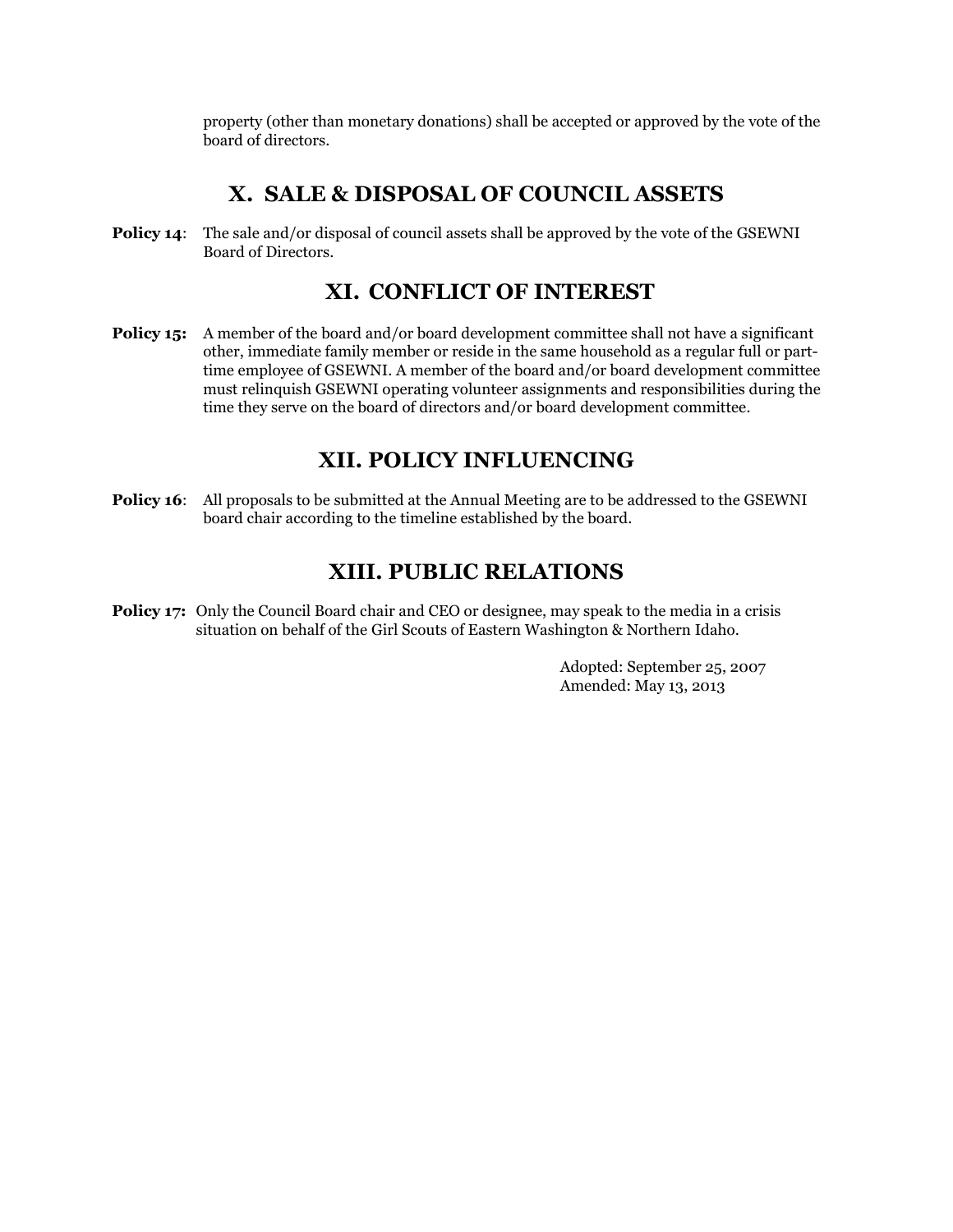

# **Girl Scouts of Eastern Washington and Northern Idaho Standards**

Updated: 02/26/2020

### **STANDARD:**

A statement that further describes the policy and provides examples and details to more fully illustrate what is required in order to meet the policy.

### **Standard(s) – Policy 2**

Individuals: To be eligible to attend any training provided by GSEWNI one must be a currently registered Girl Scout.

- Registered GSEWNI adults with specialized skills may meet training requirements and as such should fill out the form online for an equivalency certification.

- A key responsibility of all adult Troop leaders and/or adult volunteers is the ability to provide conflict resolution whenever needed.

I. New Troop Leader Training:

- A. All new troop leaders must complete GSUSA Volunteer Orientation video **(GS101) within 60 days of appointment.**
- B. **All primary troop leaders must complete Welcome Training within 90 days** of their appointment to the position.

II. Outdoors and Troop Travel Trainings

- A) To go on a field trip with a troop, it is highly recommended that leaders complete the Field Trips and Outings 101 course (online).
- B) To go on overnight trips with a troop, leaders must complete Overnight Trips course (online).
- C) To do outdoor activities and camp at sites that provide potable water and toilets (fulfilling the training requirements for 'Safety Activity Checkpoints- Hiking, Camping, and Outdoor Cooking'), leaders must complete Outdoor Essentials Basic.
- D) To do outdoor activities in the wilderness without potable water and toilets, and to take children backpacking (fulfilling the training requirements for 'Safety Activity checkpoints-Backpacking'), leaders must: complete Outdoor Essentials – Advanced.
- E) To take a troop on a backcountry trip that is further than 30 minutes from help from a medical professional (fulfilling the training requirement for certification as an advanced first aider, per the Safety Activity Checkpoints), leaders must complete Wilderness First Aid OR
	- I. Apply for an equivalency certificate via our website if you are a physician, physician's assistant, licensed practical nurse, paramedic, military medic, wilderness trainer, or Emergency Medical Technician (EMT).
	- II. Troop leaders who do not have this certification/ background will need to take this training before any troop trip that is further than 30 minutes of help from a medical professional. For example, if a trailhead is within 30 minutes of help from an ambulance and you can hike back out to it, you do not need Wilderness First Aid. If, however, you are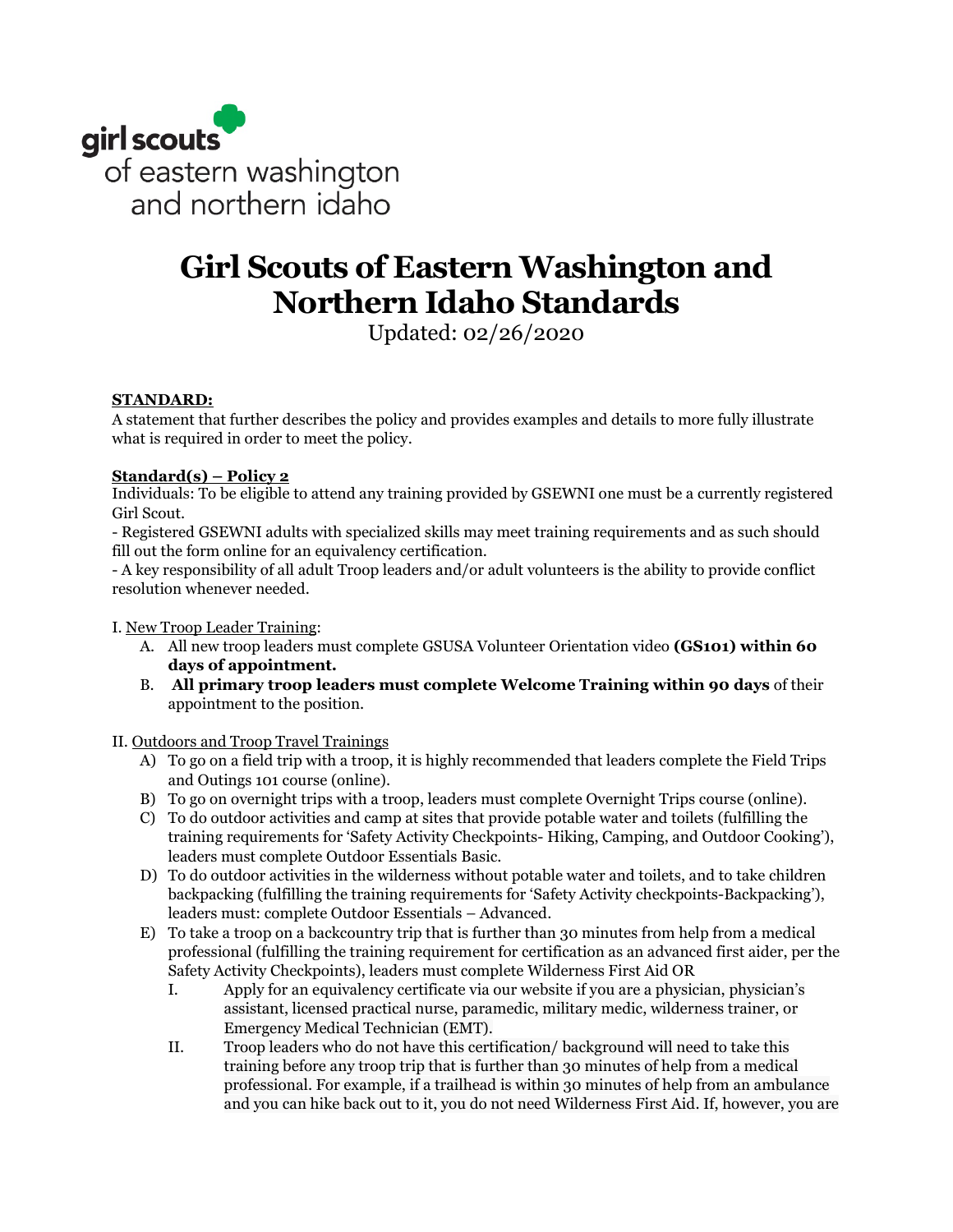hiking in a remote area without cell phone service, someone on your volunteer team will have to be an advanced first aider.

- III. This is subject to change per the *[Safety Activity Checkpoints](https://www.gsewni.org/content/dam/girlscouts-gsewni/documents/Policies/2019%20Edition%20SAC@7.1.2019.pdf)* updates.
- F) To go one extended trips and international travel (fulfilling the requirement for 'Safety activity Checkpoint- Travel,' leaders must complete the Extended Trips/ International travel course (online).
- G) It is highly recommended that you have permission forms for field trips (found on our website-[Parent Permission Form\)](https://www.gsewni.org/content/dam/girlscouts-gsewni/documents/Troop%20and%20Service%20Unit/Parent_Permission_Form.pdf). It is not required that you have permission forms.

#### III. Special Skills Training

- A) In order to do certain activities with Girl Scouts, leaders may have to do specialized trainings. The following trainings are available through Council:
	- i. Swimming Leaders must take Lifeguarding (fulfilling the requirement for 'Safety Activity Checkpoint- Swimming') to go swimming with girls in areas where there is no lifeguard on duty.
	- ii. Small Watercraft Leaders must take the Paddlesports Safety Course Online (fulfilling the requirement for 'Safety Activity Checkpoints: Canoeing, Corcl Boat, Kayaking, Rowboat, Stand Up Paddleboard - flat, near shore, no current)'
	- iii. Archery- Leaders must take Archery (fulfilling the requirement for 'Safety Activity Checkpoint- Archery') to lead girls in archery on any range without an instructor.
	- iv. Please refer to the *Safety Activity Checkpoints* for the most up-to-date specifics about requirements for skills training
- IV. Other Trainings
	- A) Other trainings including Ceremonies and Traditions, On the Level (where leaders learn about different age groups), troop finances, etc. are available to you through our Adult Education online and in-person trainings.

Certified First Aider: see Standard(s) Policy 3

A GSEWNI online troop trip form may be required prior to taking a troop/group camping or using basic outdoor skills.

A GSEWNI online troop trip form is required 4 weeks prior to taking a troop/group camping at nonapproved sites or on a trip that utilizes non-motorized means of travel.

- A trip that utilizes non-motorized means of travel is defined as: a trip that involves overnight stays and non-motorized travel (e.g. bicycles, canoes, backpacking/hiking, sailing, or kayaking etc.) from point to point or repeated days of non-motorized activity.

#### **Standard(s) - Policy 3**

When an individual Girl Scout is participating in a Girl Scout activity with her parent and/or legal guardian, the parent and/or legal guardian is responsible for the care and well-being of that Girl Scout. When additional Girl Scouts are present the policy is applicable.

*Certified First Aider:* needs to review appropriate insurance forms, current medical authorization forms, and safety procedures/documents. Provides basic first aid as needed.

### **Standard(s) - Policy 4**

*Troop:* Consists of a minimum of two registered unrelated and background checked adults, one being female, and five registered girls. Men can serve as troop volunteers, but an adult female who is not related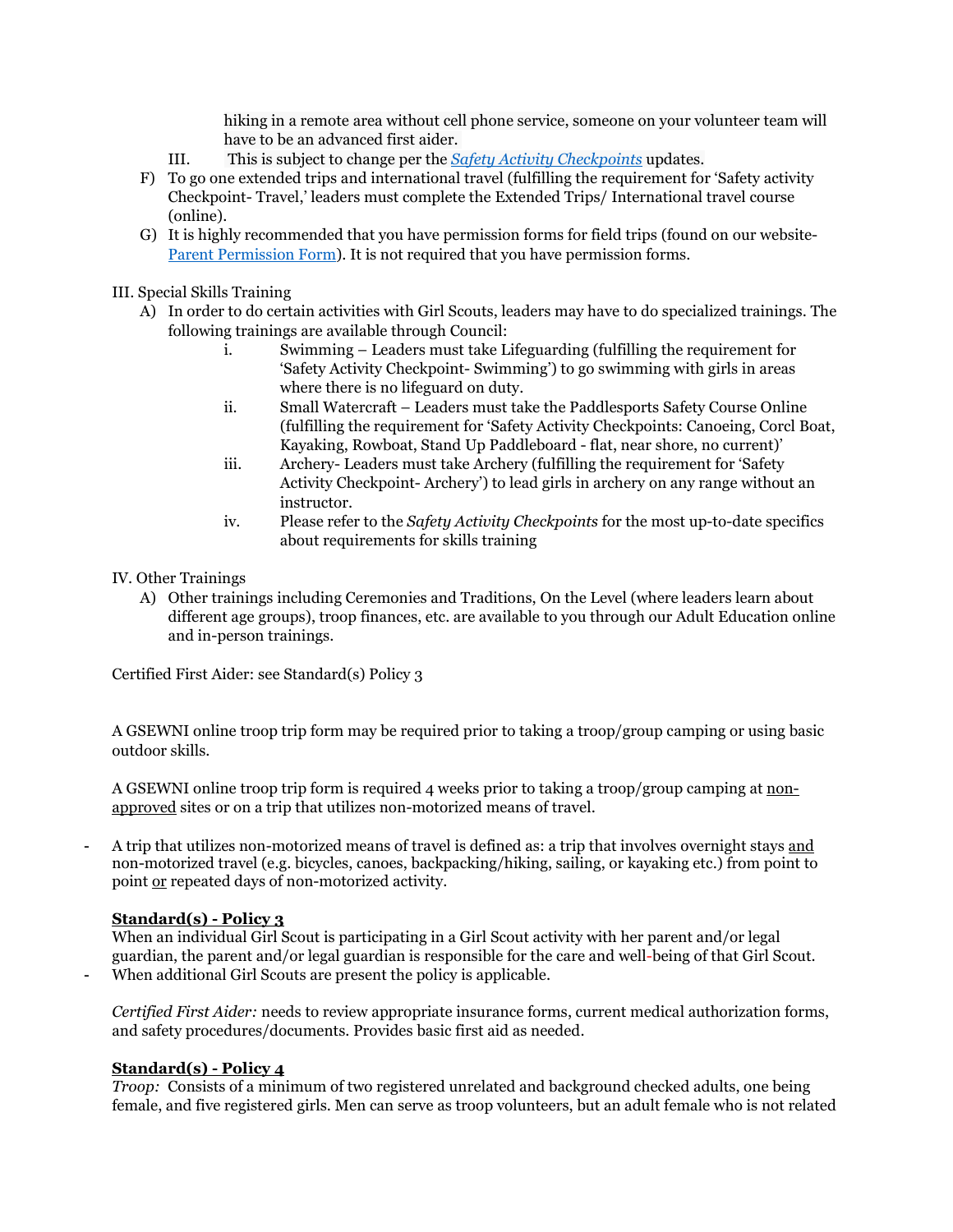to the other volunteer must be present at all times, and at no time is a girl to be alone with only one volunteer. Remember to also check the adult-to-girl ratios in *Volunteer Essentials*.

An advisor for Senior and Ambassador Troops shall be at least two years older than the oldest girl in the troop. See *Volunteer Essentials*, for additional girl/adult ratio requirements.

Troops will remain 'OPEN' in the Opportunity Catalog, displaying open spots for enrollment.

#### **Standard(s) - Policy 5**

Per IRS and GSUSA regulations, a troop's treasury shall benefit all the girls in the troop and shall not be used for individual personal use. Money may not follow a girl when she leaves or changes troops; the money she earned as part of the troop will remain with the troop.

For the purposes of a troop trip, troops may decide to keep individual financial records for the personal contribution portion provided by each family. Troop funds must support all girls in the troop. Use of funds and decision making for trips should be made by the girl members and communicated to the girls' families. Girls, parents and volunteers must understand that if anyone leaves the troop/group or plans change, funds do not belong to the individual and may not follow her should she transfer troops or choose to participate as an individual Girl Scout or Juliette.

Troops may vote to use troop funds for an individual's highest award project.

In the case of theft or loss of GSEWNI assets, including but not limited to product, money, and/or service unit/troop/group/day camp funds, the police must be contacted immediately and a report filed. A request for a copy of the report must be made within 24 hours of giving the report, and a copy of the police report must be submitted to the Council office within 24 hours of its receipt from the police department.

In the event GSEWNI must recover assets by hiring a debt collection agency, an attorney or pursing legal action, GSEWNI will seek to collect all costs associated with said debt collection, including by not limited to, attorney fees and court costs in any lawsuit, legal action or arbitration.

#### **Standard(s) - Policy 6**

**Banking:** A troop ,service unit, day camp bank account must have a minimum of 2 unrelated, current Girl Scout members, with current approved background checks, residing in separate households, as debit card holders on the account. Failure to adhere to this requirement may result in the account being frozen. Bank accounts are not authorized for individual Juliette Girl Scouts with the exception of individuals working toward an approved Gold Award project or Girl Scout Destination.

Automatic-Teller Machine (ATM) debit cards shall be issued for service unit/troop/group/day camp accounts. Checks or drafts may be utilized only through bill-pay, online banking. Accounts must have a paper receipt for every purchase/use of the ATM debit card, cash withdrawals, and bill-pay transaction. ATM withdrawals are not allowed without documentation (receipt) of what the money is being spent for and are highly discouraged. ATM withdrawals require submission of this documentation to the council office at the time of the annual reporting.

A Bank Account overdrawn two (2) times in a three (3) month period will be frozen and the debit card holder who caused the overdraft shall be removed from the account and that person's debit card shall be cancelled. To remove the freeze on the account, the balance must be brought up to positive and a new account holder must be in place.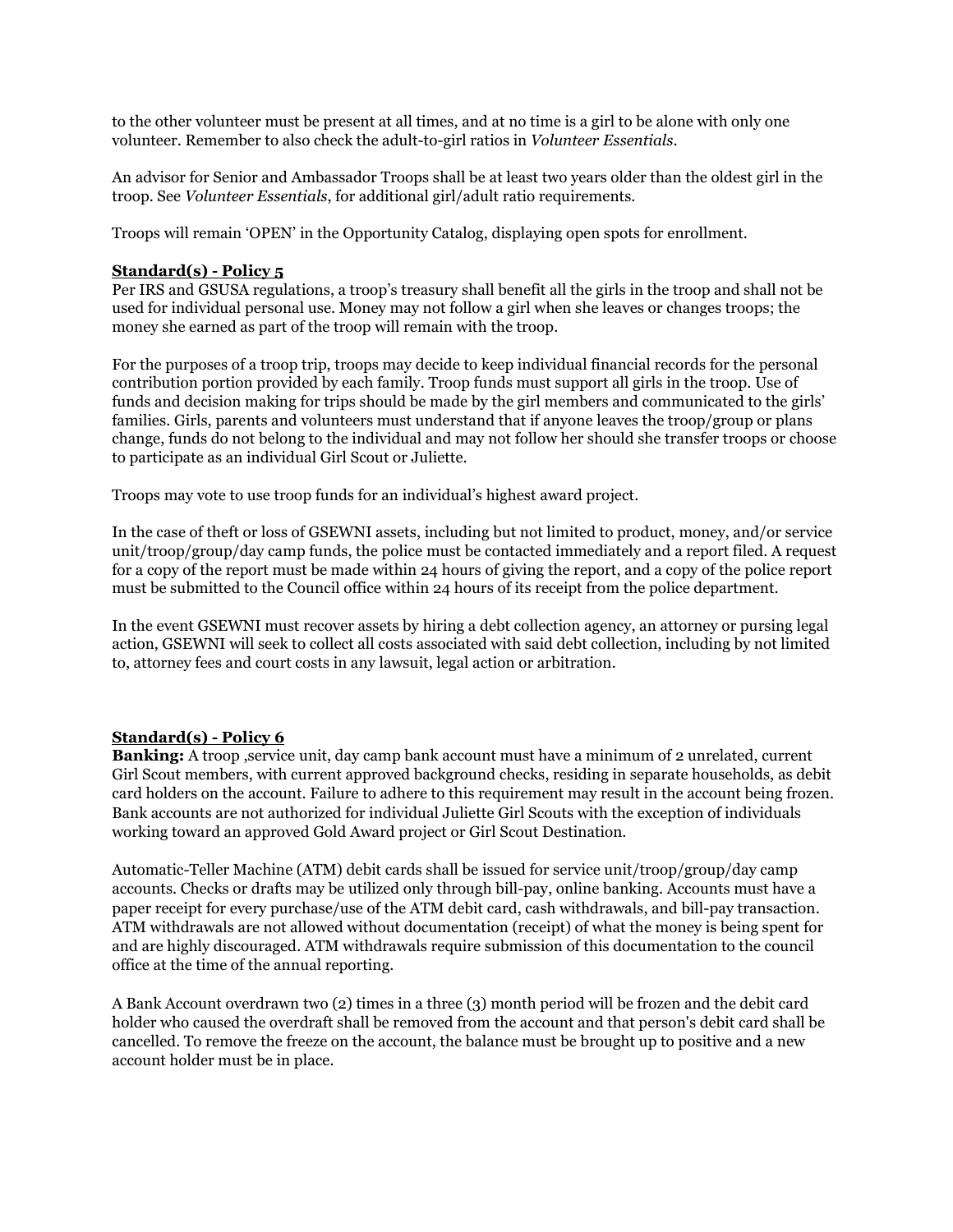Bank Accounts will be frozen immediately if there are questionable use of funds or delinquent activities relating to product sales. Accounts will be reinstated as appropriate once all issues have been resolved, GSEWNI staff will randomly audit bank accounts.

**Budgeting:** Each service unit, troop, group and day camp shall set an annual budget. Budgets should be based on realistic needs and estimated income. Service units, troops. Groups and day camps must submit proposed plans and budgets for review and approval to GSEWNI prior to engaging in money earning activities to support major projects. Money earning projects may not exceed the amount of money needed to support group activities.

**Collecting Funds**: CheddarUp is the preferred method of person to person online financial transactions associated with Girl Scout funds.

If a troop chooses to donate troop funds to another nonprofit, the troop will provide a copy of the chosen nonprofit's 50l(c)(3) documentation from the Internal Revenue Service to GSEWNI in the troop's annual report. Donations over \$250.00 are not allowed.

**Money Earning Activity Guidelines**: When troops/service units/day camps participate in Money Earning Activities, they must adhere to Safety Activity Checkpoint program standards. The Money Earning Activity must provide a progressive learning experience that is cognitive age and level appropriate and that furthers the goals of Girl Scouting

To hold a Money Earning Activity, registered troops must have participated in the most recent council product sales financial literacy program (Fall Products/ Cookies), with the exception of those troops formed after the previous product sales program.

Whether or not a girl participates in the council-sponsored Product Sales or extra money earning event portion of the Girl Scout program, for most activities, she must be equally funded and included in any events and activities planned by the troop/group and funded by the troop/group treasury. It ls expected that troop/group funds be utilized to absorb a girl's dues and materials it is to be determined by the leader that it ls beyond a girl's control to pay the established troop/group dues or materials.

**Financial Reporting:** All troops, groups, service units, and day camps must submit required financial reports, including but not limited to, the Annual Financial Report. Service Unit/Troop/group financial reports are due to Council no later than the date requested annually. – Day Camp reports are to be filed within 15 days of completion of the event. Service Unit/Troop/Group/Day camp is to retain documentation and itemized receipts as backup for purchases and transactions for two years for auditing purposes. Reports must be complete and copies shall be retained by individual submitting reports.

The bank account shall be inaccessible until the report is received and approved. Group leadership failing to file Finance Reports by the due date may not be permitted to hold troop meetings or participate in service unit events and/or product sales. Re-appointment to volunteer position is contingent upon receipt of annual financial reports.

When troop/service unit/group has a bank balance in excess of \$2,400 or the equivalent of \$200/girl, Council may request a specific, detailed plan for use of funds remaining in the accounts. Funds remaining may be used to cover expenses for Girl Scout program expenses and activities, GSUSA membership fee, or funds for a project planned by the girls.

Girl Scout program expenses are defined as:

- Girl merchandise from the GSEWNI Store or GSUSA Store
- Registration fees for approved Council, service unit day camps, or out of Council Girl Scout events-Including resident and day camps
- Special troop events or travel with prior council approval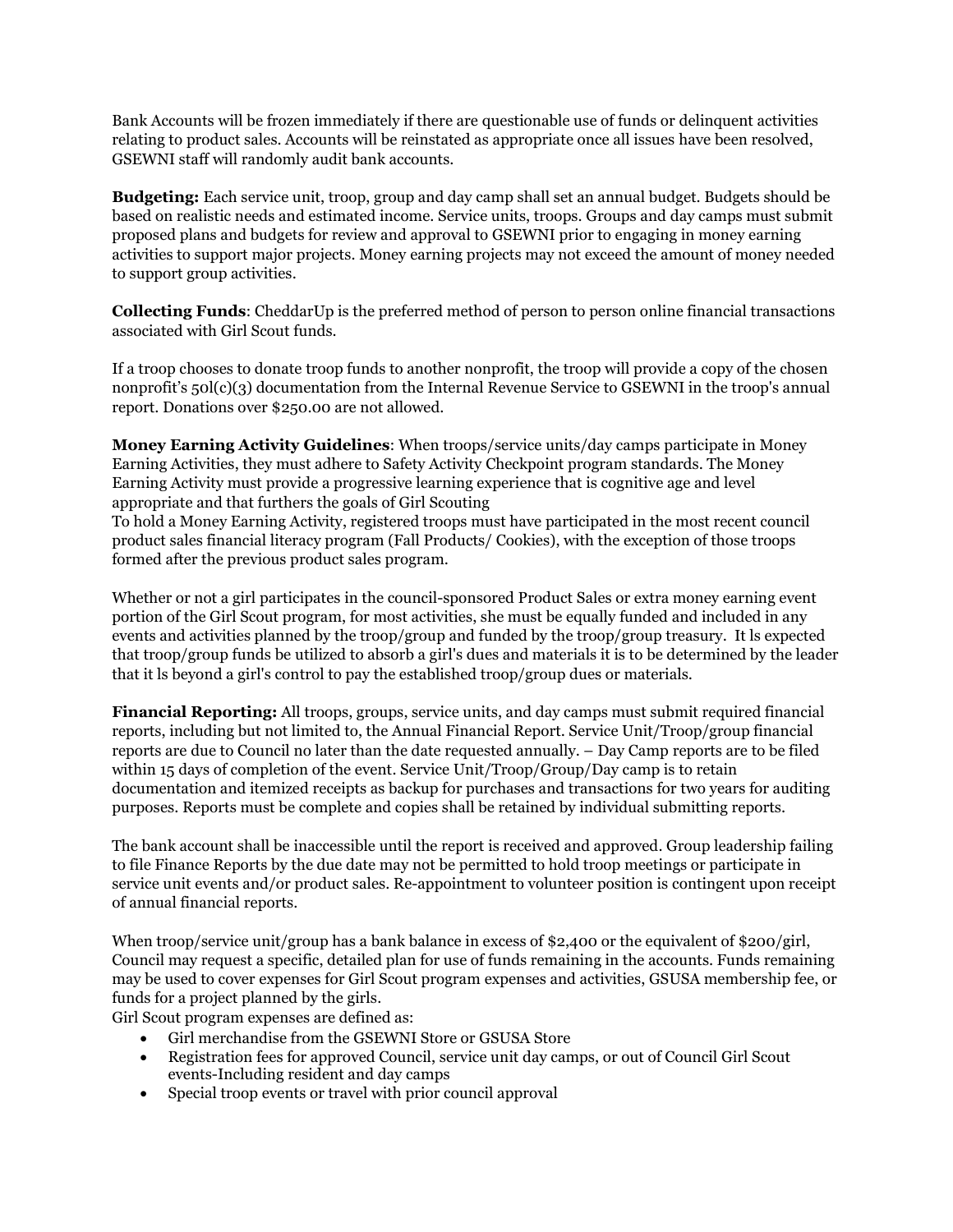- Project expenses incurred for approved Girl Scout Gold, Silver and Bronze Awards
- Destinations travel
- General project expenses

Unless GSEWNI has provided prior written approval for long range plans, GSEWNI may apply sanctions to troops/groups with excessive treasuries at the start of a membership year. Sanctions may include the ineligibility of the troop/service unit/group to participate in any monev-earning activities (with the exception of the annual cookie sale and fall product sale) and confiscation of funds.

#### **Standard(s) - Policy 7**

Disbanded troop numbers may not be re-assigned by the service unit, per GSUSA.

When a troop disbands or fails to re-register, the money left in the troop account becomes an asset of GSEWNI. In no case may the girls divide or utilize the troop's treasury for individual personal use per IRS and GSUSA regulations.

Troops may vote to gift the troop treasury to the Service Unit upon disbanding.

Should a troop/group/service unit/day camp fail to re-register by **October 31st** or disbands at any time, without voting to gift its treasury to its Service Unit, the balance of funds will revert to the Girl Scouts of Eastern Washington & Northern Idaho in support of the Opportunity Fund Scholarship Program. Consideration will be given to subsidize Service Units with a portion of these funds in recognition of Service Unit support of new troop start up and financial assistance for girls and adults.

#### **Standard(s) - Policy 8**

Financial Aid and/or Scholarship forms can be completed on the GSEWNI website at gsewni.org.

Scholarship requests for registration should be completed and submitted at the time of registration.

Scholarships for membership, council sponsored activities, Girl Scout Destinations, adult and girl training, and store items (limited to tunic or sash and 1 program book) are awarded on the basis of merit and need.

Troops and Service Units should budget for membership dues and for basic uniform components and program activities as their budget allows.

### **Standard(s) - Policy 9**

A Girl Scout who has followed all Policies and Standards is not financially responsible for customers' bad checks and will receive her awards.

An award is interpreted as cookie currency, participation patch, scholarship earnings, and incentive items.

A Girl Scout Juliette (Individually registered girl member) may participate in product sales programs by aligning herself with a troop/group or a staff run outreach program. Cookies or fall products are ordered by the troop/group and paid for through the troop/group. Proceeds earned by the troop/group remains with the troop/group and is not the property of any individual girl.

The signer on financial agreements accepts responsibility for all product(s) ordered and received and for collecting and remitting monies to the appropriate product sales person or account within the time frame established by the council.

Once cookies are ordered and received they cannot be returned. All exchanges must be receipted.